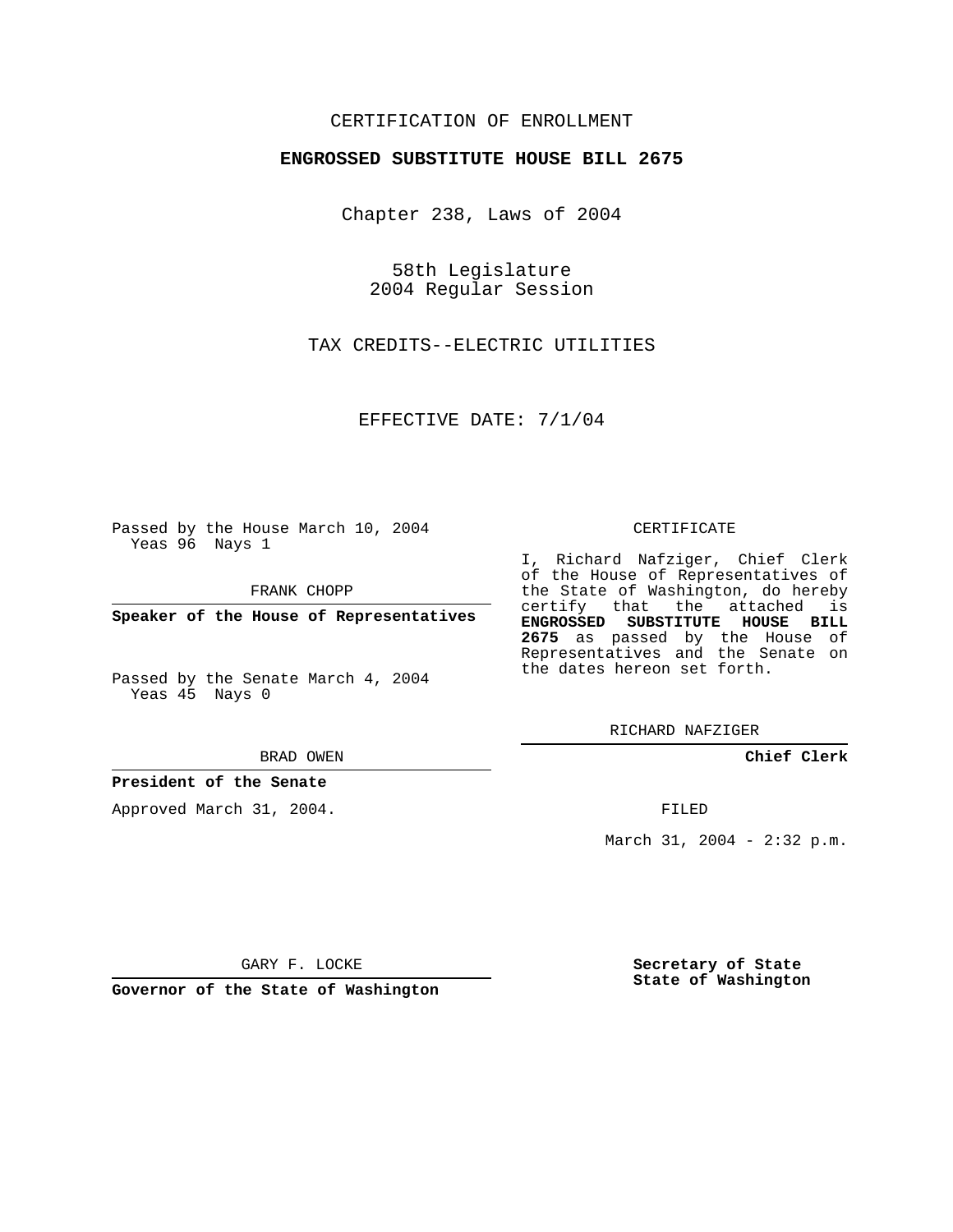# **ENGROSSED SUBSTITUTE HOUSE BILL 2675** \_\_\_\_\_\_\_\_\_\_\_\_\_\_\_\_\_\_\_\_\_\_\_\_\_\_\_\_\_\_\_\_\_\_\_\_\_\_\_\_\_\_\_\_\_

\_\_\_\_\_\_\_\_\_\_\_\_\_\_\_\_\_\_\_\_\_\_\_\_\_\_\_\_\_\_\_\_\_\_\_\_\_\_\_\_\_\_\_\_\_

AS AMENDED BY THE SENATE

Passed Legislature - 2004 Regular Session

### **State of Washington 58th Legislature 2004 Regular Session**

**By** House Committee on Technology, Telecommunications & Energy (originally sponsored by Representatives McMorris, Morris, Bush and Crouse)

READ FIRST TIME 02/10/04.

 1 AN ACT Relating to electric utility tax credits; amending RCW 2 82.16.0491; creating a new section; and providing an effective date.

3 BE IT ENACTED BY THE LEGISLATURE OF THE STATE OF WASHINGTON:

 4 **Sec. 1.** RCW 82.16.0491 and 1999 c 311 s 402 are each amended to 5 read as follows:

6 (1) The following definitions apply to this section:

 (a) "Qualifying project" means a project designed to achieve job creation or business retention, to add or upgrade nonelectrical infrastructure, to add or upgrade health and safety facilities, to accomplish energy and water use efficiency improvements, including renewable energy development, or to add or upgrade emergency services in any designated qualifying rural area.

13 (b) "Qualifying rural area" means:

14 (i) A rural county, which <u>on the date that a contribution is made</u> 15 to an electric utility rural economic development revolving fund is a 16 county with a population density of less than one hundred persons per 17 square mile as determined by the office of financial management ((and 18 published each year by the department for the period July 1st to June 19 30th)); or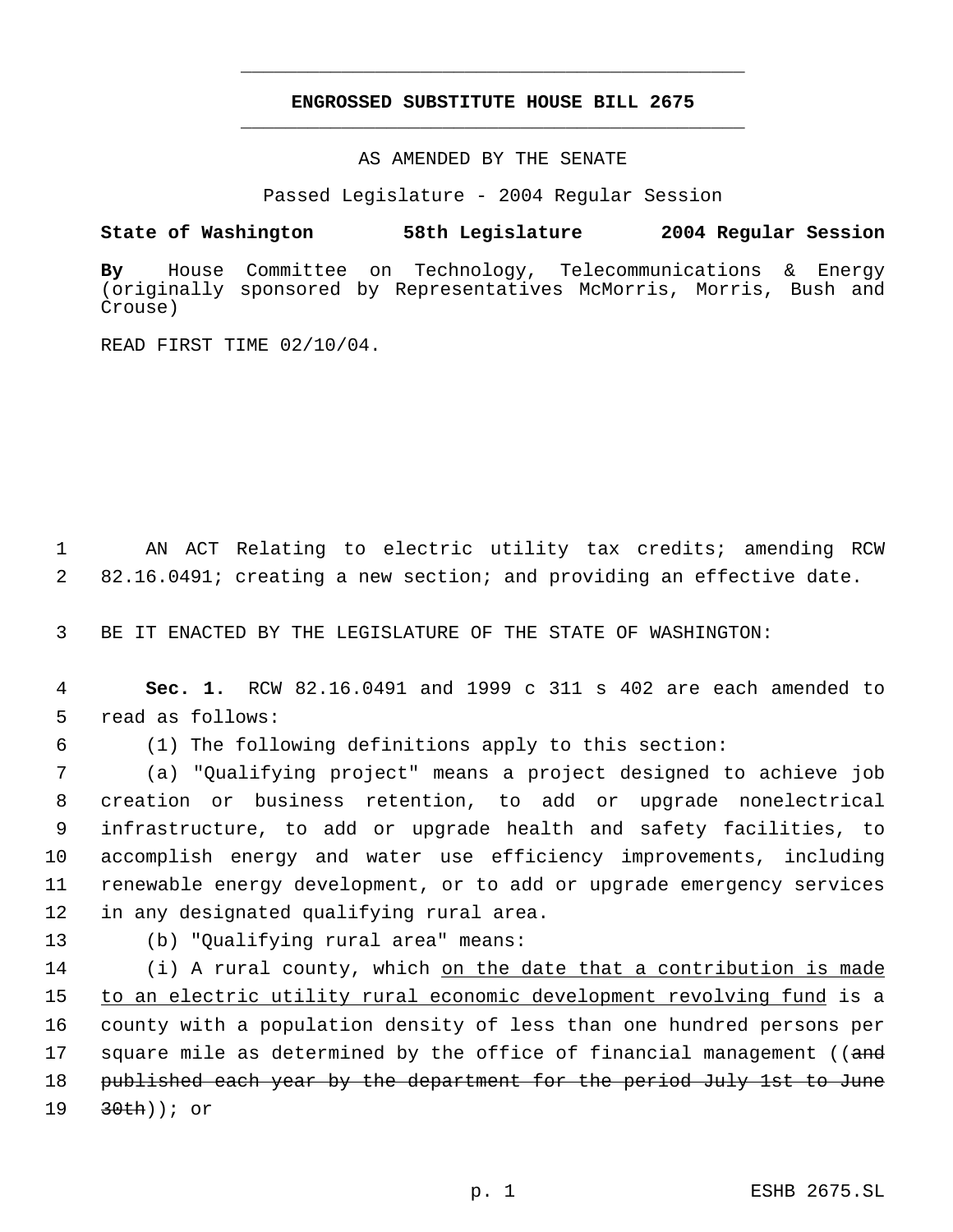(ii) Any geographic area in the state that receives electricity from a light and power business with twelve thousand or fewer customers ((and with fewer than twenty-six meters per mile of distribution line 4 as determined and published by the department of revenue effective July 1st of each year. The department shall use current data provided by 6 the electricity industry)).

 (c) "Electric utility rural economic development revolving fund" means a fund devoted exclusively to funding qualifying projects in qualifying rural areas.

 (d) "Local board" is (i) a board of directors with at least, but not limited to, three members representing local businesses and community groups who have been appointed by the sponsoring electric utility to oversee and direct the activities of the electric utility rural economic development revolving fund; or (ii) a board of directors of an existing associate development organization serving the qualifying rural area who have been designated by the sponsoring 17 electrical utility to oversee and direct the activities of the electric utility rural economic development revolving fund.

19 (2) A light and power business ((with fewer than twenty-six active meters per mile of distribution line in any geographic area in the 21 state)) shall be allowed a credit against taxes due under this chapter in an amount equal to fifty percent of contributions made in any 23 ((calendar)) fiscal year directly to an electric utility rural economic development revolving fund. The credit shall be taken in a form and manner as required by the department. The credit under this section 26 shall not exceed twenty-five thousand dollars per ((calendar)) fiscal year per light and power business. The credit may not exceed the tax that would otherwise be due under this chapter. Refunds shall not be granted in the place of credits. Expenditures not used to earn a 30 credit in one ((calendar)) fiscal year may not be used to earn a credit 31 in subsequent years, except that this limitation does not apply to expenditures made between January 1, 2004, and March 31, 2004, which expenditures may be used to earn a credit through December 30, 2004.

 (3) The right to earn tax credits under this section expires ((December 31, 2005)) June 30, 2011.

 (4) To qualify for the credit in subsection (2) of this section, 37 the light and power business shall establish, or have a local board establish with the business's contribution, an electric utility rural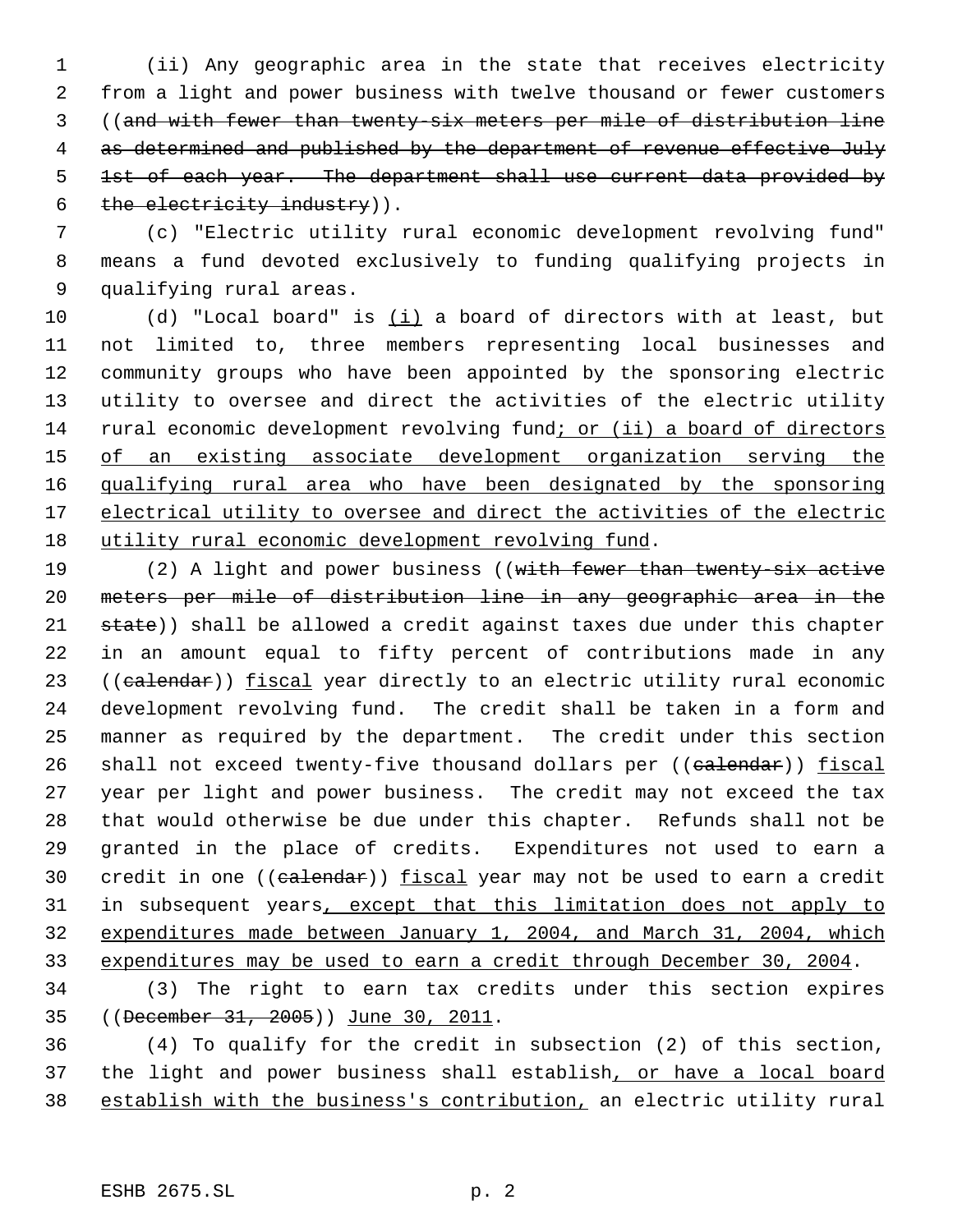economic development revolving fund which is governed by a local board 2 whose members shall reside or work in the qualifying rural area served 3 by the light and power business. Expenditures from the electric utility rural economic development revolving fund shall be made solely 5 on qualifying projects, and the local board shall have authority to determine all criteria and conditions for the expenditure of funds from 7 the electric utility rural economic development (( $\{$ revolving })) 8 revolving fund, and for the terms and conditions of repayment.

 (5) Any funds repaid to the electric utility rural economic 10 development (( $\{$ revolving})) revolving fund by recipients shall be made available for additional qualifying projects.

 (6) If at any time the electric utility rural economic development 13 ((<del>[revolving]</del>)) revolving fund is dissolved, any moneys claimed as a tax credit under this section shall either be granted to a qualifying project or refunded to the state within two years of termination.

 (7) The total amount of credits that may be used in any fiscal year shall not exceed three hundred fifty thousand dollars in any fiscal year. The department shall allow the use of earned credits on a first- come, first-served basis. Unused earned credits may be carried over to subsequent years.

 (8) The following provisions apply to expenditures under subsection (2) of this section made between January 1, 2004, and March 31, 2004: (a) Credits earned from such expenditures are not considered in computing the statewide limitation set forth in subsection (7) of this section for the period July 1, 2004, through December 31, 2004; and (b) For the fiscal year ending June 30, 2005, the credit allowed under this section for light and power businesses making expenditures is limited to thirty-seven thousand five hundred dollars.

 NEW SECTION. **Sec. 2.** (1) The legislature finds that accountability and effectiveness are important aspects of setting tax policy. In order to make policy choices regarding the best use of limited state resources the legislature needs information to evaluate whether the stated goals of legislation were achieved.

 (2) The goal of the tax credit available to light and power businesses for contributing to an electric utility rural economic development revolving fund in section 1 of this act is to support qualifying projects that create or retain jobs, add or upgrade health